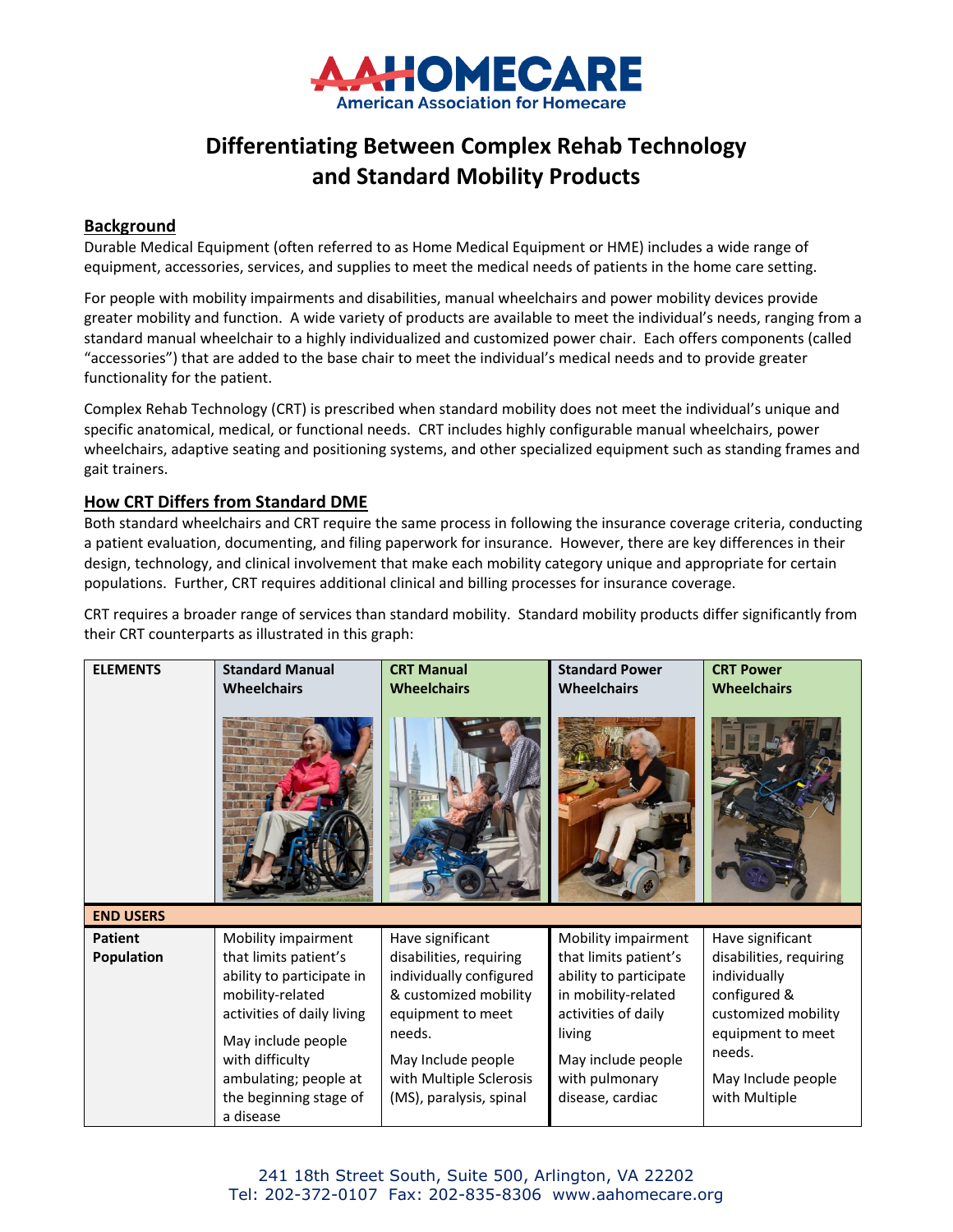

|                                                                                     | <b>Standard Manual</b>                                                                                                                                                                                                                                                                   | <b>CRT Manual</b>                                                                                                                                                                                                                                                                                                                                                                                     | <b>Standard Power</b>                                                                                                                                                                                                                                                                         | <b>CRT Power</b>                                                                                                                                                                                                                                                                                                                                                        |
|-------------------------------------------------------------------------------------|------------------------------------------------------------------------------------------------------------------------------------------------------------------------------------------------------------------------------------------------------------------------------------------|-------------------------------------------------------------------------------------------------------------------------------------------------------------------------------------------------------------------------------------------------------------------------------------------------------------------------------------------------------------------------------------------------------|-----------------------------------------------------------------------------------------------------------------------------------------------------------------------------------------------------------------------------------------------------------------------------------------------|-------------------------------------------------------------------------------------------------------------------------------------------------------------------------------------------------------------------------------------------------------------------------------------------------------------------------------------------------------------------------|
|                                                                                     | <b>Wheelchairs</b>                                                                                                                                                                                                                                                                       | <b>Wheelchairs</b>                                                                                                                                                                                                                                                                                                                                                                                    | Wheelchairs                                                                                                                                                                                                                                                                                   | <b>Wheelchairs</b>                                                                                                                                                                                                                                                                                                                                                      |
|                                                                                     |                                                                                                                                                                                                                                                                                          | cord injuries, cerebral<br>palsy, Amyotrophic<br>Lateral Sclerosis (ALS),<br>Spina Bifida, Muscular<br>Dystrophy.                                                                                                                                                                                                                                                                                     | disease,<br>amputations, people<br>at the beginning<br>stage of a disease                                                                                                                                                                                                                     | Sclerosis (MS),<br>paralysis, spinal cord<br>injuries, cerebral<br>palsy, Amyotrophic<br>Lateral Sclerosis<br>(ALS), Spina Bifida,<br>Muscular Dystrophy                                                                                                                                                                                                                |
| <b>Length of Need</b>                                                               | Short- or Long- Term                                                                                                                                                                                                                                                                     | Permanent/Long-Term                                                                                                                                                                                                                                                                                                                                                                                   | Permanent/Long-<br>Term                                                                                                                                                                                                                                                                       | Permanent/Long<br>Term                                                                                                                                                                                                                                                                                                                                                  |
| <b>PRODUCT DESIGN</b>                                                               |                                                                                                                                                                                                                                                                                          |                                                                                                                                                                                                                                                                                                                                                                                                       |                                                                                                                                                                                                                                                                                               |                                                                                                                                                                                                                                                                                                                                                                         |
| <b>Individually</b><br>Configured                                                   | Limited/minimal<br>adjustability options to<br>meet the physical<br>needs of the individual                                                                                                                                                                                              | Individually configured<br>& customized device, to<br>meet the patient's<br>individual medical,<br>physical, and functional<br>needs.                                                                                                                                                                                                                                                                 | Limited/minimal<br>adjustability options<br>to meet the medical<br>and physical needs of<br>the individual.                                                                                                                                                                                   | Individually<br>configured &<br>customized device to<br>meet the patient's<br>individual medical,<br>physical, and<br>functional needs.                                                                                                                                                                                                                                 |
| <b>Positioning</b><br><b>Capacity &amp;</b><br><b>Pressure</b><br><b>Management</b> | <b>BASE CHAIR:</b><br>Basic-Standard<br>configured size and<br>material weight,<br>(such as lightweight<br>chair) and fixed axles.<br><b>ACCESSORIES:</b><br><b>Basic options</b>                                                                                                        | <b>BASE CHAIR:</b><br>Advanced-Individually<br>configured sizes and<br>material weights (such<br>as ultra-lightweight<br>chair), adjustable axle<br>plates, lateral axle<br>spacing, seat to back<br>angle adjustments. Also<br>includes tilt & space<br>options on certain<br>chairs.<br>ACCESSORIES:<br>Advanced options                                                                            | <b>BASE CHAIR:</b><br><b>Basic seating</b><br>adjustments, only<br>accommodates<br>standard electronics<br><b>ACCESSORIES:</b><br><b>Basic options</b>                                                                                                                                        | <b>BASE CHAIR:</b><br>Advanced seating<br>adjustments (ex. tilt,<br>recline, seat<br>elevation),<br>accommodates<br>advanced electronics<br>with power options<br><b>ACCESSORIES:</b><br>Advanced options<br>including alternate<br>drive controls (such<br>as sip-and-puff and<br>head array).                                                                         |
|                                                                                     | <b>CLINICAL &amp; PERSONNEL INVOLVEMENT</b>                                                                                                                                                                                                                                              |                                                                                                                                                                                                                                                                                                                                                                                                       |                                                                                                                                                                                                                                                                                               |                                                                                                                                                                                                                                                                                                                                                                         |
| <b>Process for</b><br><b>Prescribing and</b><br><b>Fitting</b>                      | Physician identifies the<br>individual's medical<br>and functional needs<br>and prescribes<br>standard mobility<br>device. Supplier<br>conducts a patient<br>measurement and<br>assessment to provide<br>a device that meets the<br>needs. Supplier also<br>conducts home<br>assessment. | Interdisciplinary effort,<br>including clinical team<br>(at minimum<br>prescribing physician,<br>Physical or<br><b>Occupational Therapist)</b><br>to identify individual's<br>medical & functional<br>needs. With clinical<br>input, the supplier's<br><b>Assistive Technology</b><br>Professional (ATP)<br>matches the<br>appropriate product<br>through measuring,<br>evaluation,<br>configuration, | Physician identifies<br>the individual's<br>medial and<br>functional needs and<br>prescribes standard<br>mobility device.<br>Supplier conducts a<br>patient<br>measurement and<br>assessment to<br>provide a device that<br>meets the needs.<br>Supplier also<br>conducts home<br>assessment. | Interdisciplinary<br>effort, including<br>clinical team (at<br>minimum prescribing<br>physician, Physical or<br>Occupational<br>Therapist) to identify<br>individual's medical &<br>functional needs.<br>With clinical input,<br>the suppliers Assistive<br>Technology<br>Professional (ATP)<br>Matches the<br>appropriate product<br>through measuring,<br>evaluation, |